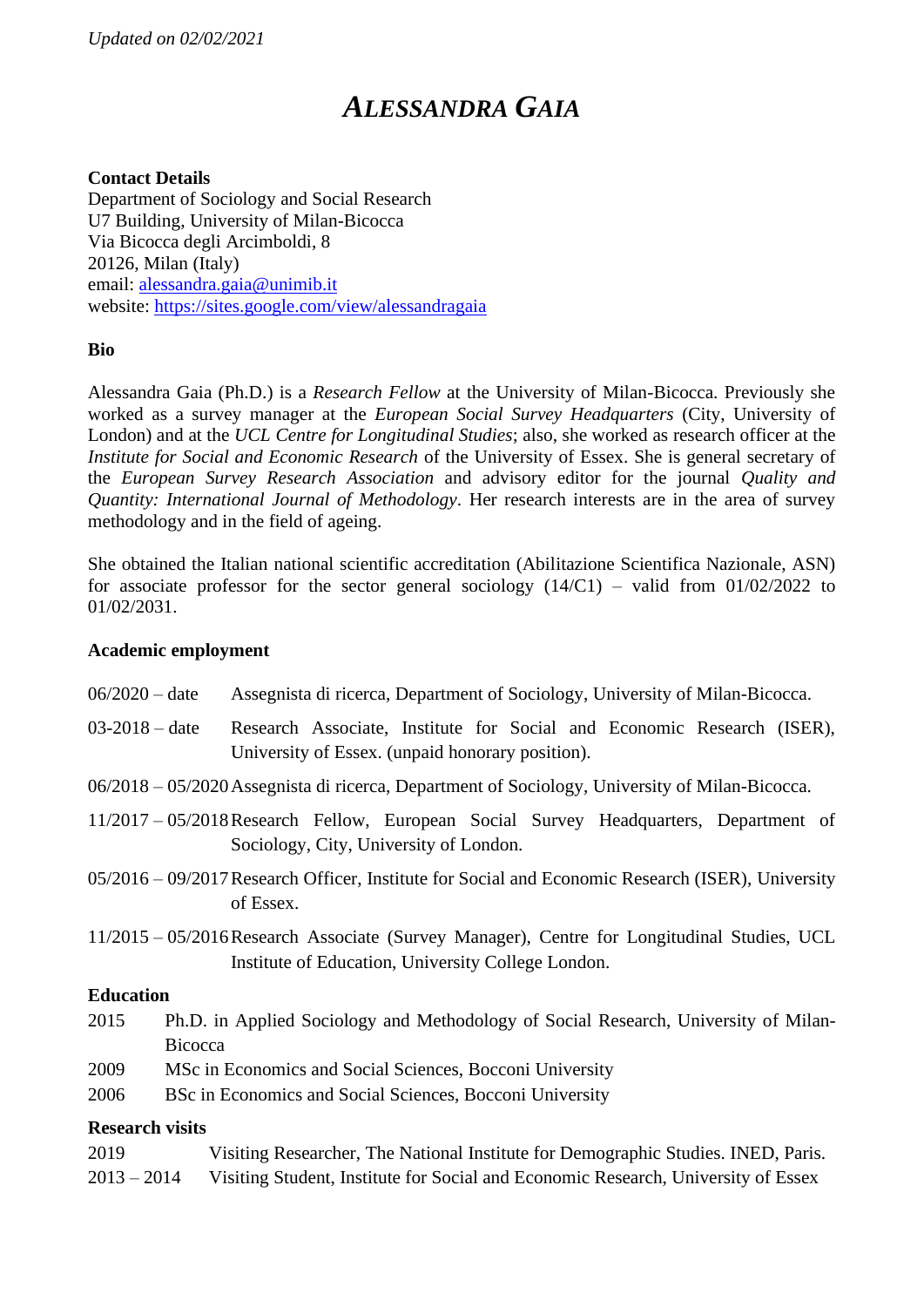# **Exchange student**

2008 – 2009 Exchange student, Carlos III University of Madrid

2005 Exchange student, Erasmus University of Rotterdam

# **Research grants**

- Co-Investigator and Work Package leader: "ACTIVE ageing in changing societies. Older people's social and digital resources in pandemic and post-pandemic ITaly (ACTIVE.IT)" PI: Prof. Emanuela Sala (University of Milano-Bicocca), €200.000.
- Co-Investigator: "The value of digital data: enhancing citizens' awareness and voice about surveillance capitalism (VDATA)", PI: Prof. Guido Legnante (University of Pavia), €199.895.

# **Collaboration in national and international research projects**

Team member of the project: "Aging in a Networked Society. Older people, social networks, and well-being", PI: Prof. Emanuela Sala (University of Milan-Bicocca)

Team member of the project: "Understanding household finance through better measurement", PI: Prof. Annette Jäckle (University of Essex)

Team member of the project: "Methodological innovations in data collection in longitudinal studies", PI: Prof. Annette Jäckle, Prof. Michaela Benzeval (University of Essex), and Prof. Kate Tilling (University of Bristol).

Survey Manager of *Next Steps* (age 25 survey), (UCL Institute of Education) (2017-2018), Director: Prof. Lisa Calderwood.

Team member of the "European Social Survey", (European Social Survey Headquarters, City, University of London) (2015-2016), Director: Prof. Rory Fitzgerald.

# **Publications and reports**

# *Peer-reviewed journal articles*

- 1. Boerio, P., Garavaglia, E., Gaia, A. 2021. Active Ageing in Europe: Are Changes in Social Capital Associated with Engagement, Initiation and Maintenance of Activity in Later Life? *Ageing and Society*. DOI: 10.1017/S0144686X21001021 (Rivista scientifica di classe A Settori Concorsuali: **14/C1**, 14/C2, 14/C3, 14/D1).
- 2. Sala, E., **Gaia, A**. and Cerati, G. 2021. Are social media users more satisfied with their life than non-users? A study on older people in Italy. *Ageing and Society*, 1-13 doi:10.1017/S0144686X21000416. (Rivista scientifica di classe A Settori Concorsuali: **14/C1**, 14/C2, 14/C3, 14/D1).
- 3. **Gaia, A.** 2021. COVID-19 virus diffusion in Italy: data quality and methodological challenges. *Rassegna Italiana di Sociologia*, 62(1):11-37, doi: 10.1423/100620 (Rivista scientifica di classe A Settori Concorsuali: **14/C1**, 14/C2, 14/C3, 14/D1).
- 4. **Gaia, A.,** and Sala, S. 2021. Introduction. *Rassegna Italiana di Sociologia*, 62(1):7-10 (Rivista scientifica di classe A Settori Concorsuali: **14/C1**, 14/C2, 14/C3, 14/D1).
- 5. **Gaia, A.**, Sala, E. and Cerati, G. 2021. Social networking sites use and life satisfaction. A quantitative study on older people living in Europe, *European Societies*, 23(1): 98–118,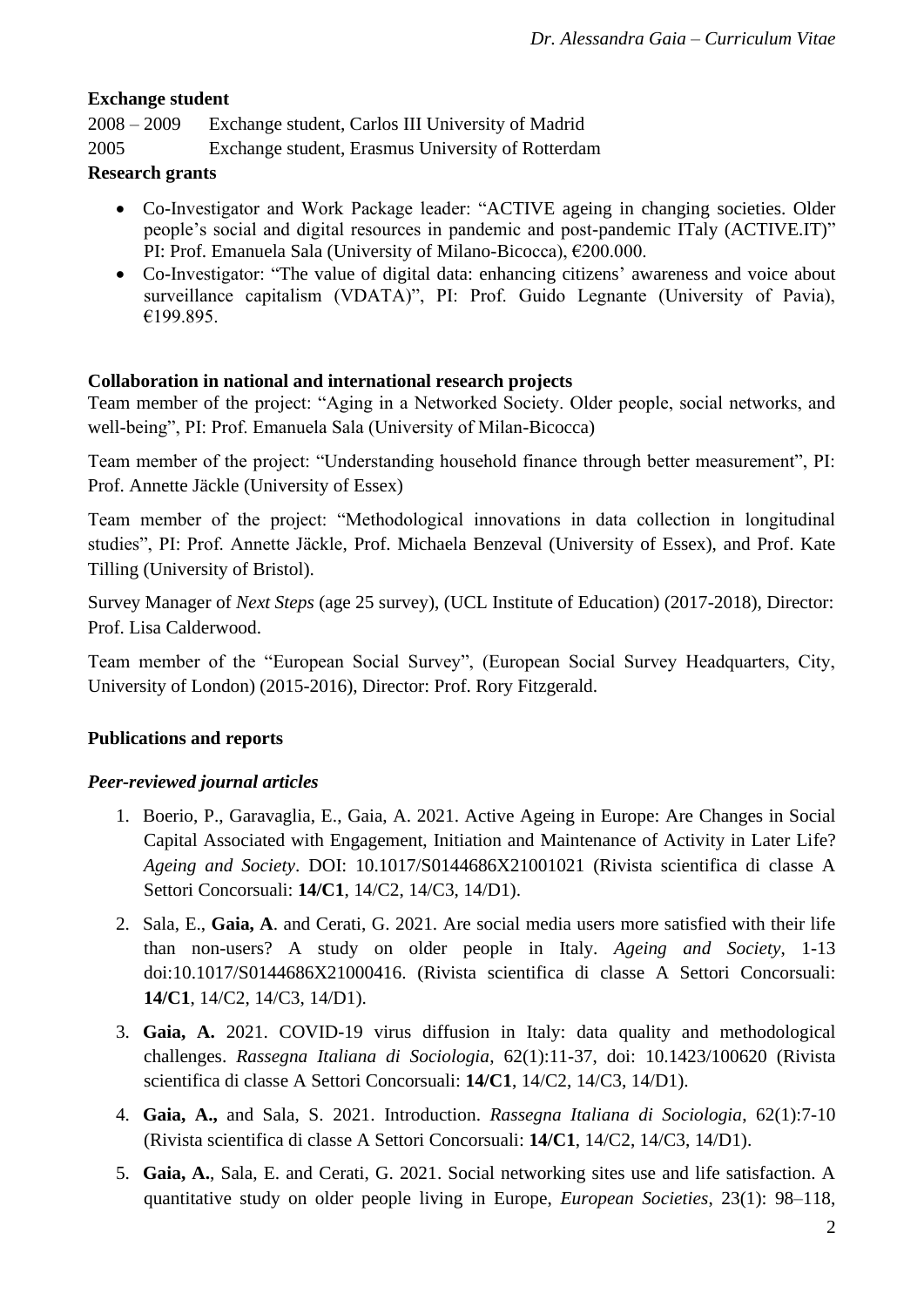DOI: 10.1080/14616696.2020.1762910 (Published online on 19/05/2020). (Rivista scientifica di classe A Settori Concorsuali: 14/A2**, 14/C1**, 14/C2, 14/C3, 14/D1).

- 6. Wenz, A., Al Baghal, T. and **Gaia, A.** 2021. Language proficiency among respondents: implications for data quality in a longitudinal face-to-face survey. *Journal of Survey Statistics and Methodology,* 9(1): 73–93*.* DOI: https://doiorg.proxy.unimib.it/10.1093/jssam/smz045 (Published online on 27/01/2020). (Rivista scientifica area 13).
- 7. Sala, E., **Gaia, A.**, and Cerati, G. 2020. The grey digital divide in Social Networking Site use in Europe. Results from a quantitative study. *Social Science Computer Review*. [https://doi.org/10.1177/0894439320909507](https://doi.org/10.1177%2F0894439320909507) (Online first). (Rivista scientifica di classe A Settori Concorsuali: 14/A2**, 14/C1**, 14/C2, 14/C3, 14/D1).
- 8. Sala, E., and **Gaia, A.** 2019. Older people's use of Information and Communications Technologies in Europe. The Italian case. *Autonomie Locali e Servizi Sociali*, 2: 163–183. DOI: 10.1447/95863. (Rivista scientifica di classe A Settori Concorsuali: **14/C1**, 14/C2, 14/C3, 14/D1).
- 9. **Gaia, A.,** and Al Baghal, T. 2019. The Longitudinal Item Count Technique: a new technique for asking sensitive questions in surveys. *Methods Data Analysis* 13(1):111–37. DOI: [https://doi.org/10.12758/mda.2018.09.](https://doi.org/10.12758/mda.2018.09) (Rivista scientifica aree 13 e **14**).
- 10. Thornby, M., Calderwood, L., Kotecha, M., Beninger, K., and **Gaia, A.** 2018. Collecting data linkage consents in a mixed mode survey: Evidence and lessons learnt from Next Steps. *Survey Methods: Insights from the Field (SMIF).* doi: 10.13094/SMIF-2018-00004. (Rivista scientifica area **14**).

# *Book chapters*

- 11. **Gaia, A.** (2021) The Item Count Technique. In P. A. Atkinson, A. Cernat, S. Delamont, J. W. Sakshaug, R. Williams (eds.), *SAGE Research Methods Foundations*, Vol. 5, pp. 2537- 2544. London, UK: SAGE Publishing. ISBN: 1473965004.
- 12. **Gaia, A.** (2021) Social Desirability Bias and Sensitive Questions in Surveys. In P. A. Atkinson, A. Cernat, S. Delamont, J. W. Sakshaug, R. Williams (Eds.), *SAGE Research Methods Foundations*. Vol. 9, pp. 4539-4545. London, UK: SAGE Publishing. ISBN: 1473965004.
- 13. Jäckle, A., Couper. M. P., **Gaia, A.**, and Lessof, C. (2021) "Improving survey measurement of household finances: A review of new technologies and data sources" in P. Lynn *Advances in Longitudinal Survey Methodology*, Wiley Series in Survey Methodology.

# *Book*

14. **Gaia, A.** (2011) *Prevention of Child Abandonment, Analysis of a Development Project in Braşov, Romania*. Saarbrücken, Germany: Lambert Academic Publishing. ISBN: 978- 3845472584.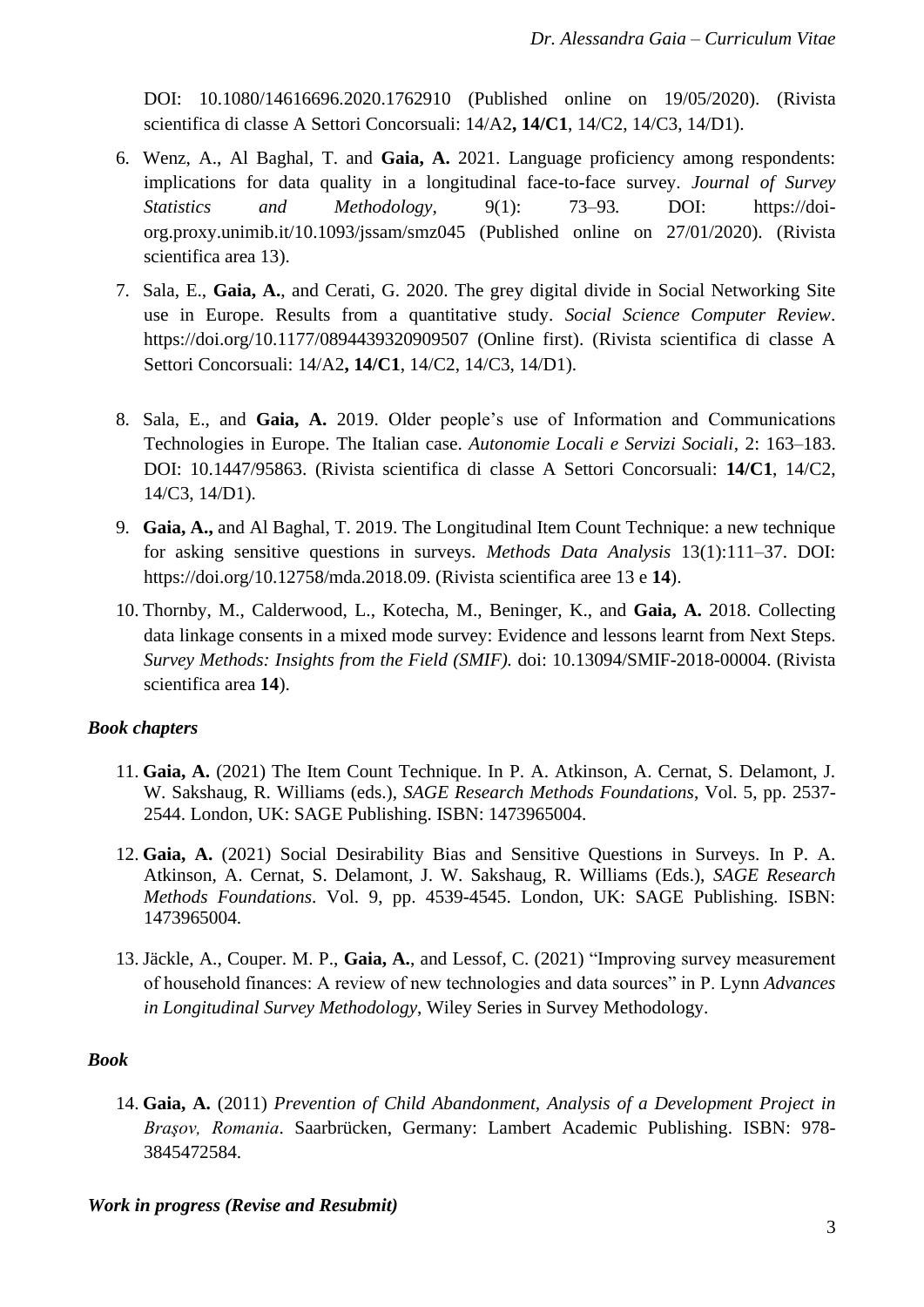[Burton,](https://www.understandingsociety.ac.uk/research/working-papers/author/Jonathan%20Burton) J., [Crossley,](https://www.understandingsociety.ac.uk/research/working-papers/author/Thomas%20F.%20Crossley) T. F., [Fisher,](https://www.understandingsociety.ac.uk/research/working-papers/author/Paul%20Fisher) P., [Gaia,](https://www.understandingsociety.ac.uk/research/working-papers/author/Alessandra%20Gaia) A., [Jäckle,](https://www.understandingsociety.ac.uk/research/working-papers/author/Annette%20J%C3%A4ckle) A. Understanding and reducing income reporting error in household surveys. Revise and resubmit at *Oxford Bulletin of Economics and Statistics* (Classe A Settore Concorsuale 13/D3).

## *Working papers and reports*

[Burton,](https://www.understandingsociety.ac.uk/research/working-papers/author/Jonathan%20Burton) J., [Crossley,](https://www.understandingsociety.ac.uk/research/working-papers/author/Thomas%20F.%20Crossley) T. F., [Fisher,](https://www.understandingsociety.ac.uk/research/working-papers/author/Paul%20Fisher) P., **[Gaia,](https://www.understandingsociety.ac.uk/research/working-papers/author/Alessandra%20Gaia) A.**, [Jäckle,](https://www.understandingsociety.ac.uk/research/working-papers/author/Annette%20J%C3%A4ckle) A. 2020. Understanding and reducing income reporting error in household surveys. Colchester: Institute for Social and Economic Research.

[Jäckle,](https://www.understandingsociety.ac.uk/research/working-papers/author/Annette%20J%C3%A4ckle) A., **[Gaia,](https://www.understandingsociety.ac.uk/research/working-papers/author/Alessandra%20Gaia) A.**, [Lessof,](https://www.understandingsociety.ac.uk/research/working-papers/author/Carli%20Lessof) C., and [Mick P. C.](https://www.understandingsociety.ac.uk/research/working-papers/author/Mick%20P.%20Couper) 2019. A review of new technologies and data sources for measuring household finances: implications for total survey error. Colchester: Institute for Social and Economic Research.

**Gaia, A.** 2017. The Effect of Respondent Incentives on Panel Attrition in a Sequential Mixed-mode Design. Colchester: Institute for Social and Economic Research.

**Gaia, A.** (ed.) 2017. Understanding Society Innovation Panel Wave 9: Results from Methodological Experiments. Colchester: Institute for Social and Economic Research.

Thornby, M., Calderwood, L., Kotecha, M., Beninger, K. and **Gaia, A**. 2017. Collecting Multiple Data Linkage Consents in a Mixed Mode Survey: Evidence and Lessons Learnt from Next Steps. London: Centre for Longitudinal Studies.

Jäckle, A., **Gaia, A.** and Benzeval, M. 2018. The use of new technologies to measure socioeconomic and environmental concepts in longitudinal studies. London: UCL Institute of Education.

Jäckle, A., **Gaia, A.** and Benzeval, M. 2017. Mixing Modes and Measurement Methods in Longitudinal Studies. London: UCL Institute of Education.

# *User manuals*

Jäckle, A., **Gaia, A.**, Al Baghal, T., Burton, J. and Lynn, P. 2017. *Understanding Society The UK Household Longitudinal Study Innovation Panel, Waves 1-9, User Manual*. Colchester: Institute for Social and Economic Research.

Villar, A., Sommer, E., Finnøy, D., **Gaia, A.,** Berzelak, N., and Bottoni, G. 2018. CROss*-National Online Survey (CRONOS) Panel Data and Documentation User Guide*. London: ESS ERIC.

# **Teaching (as lecturer)**

| 2021          | European Survey Research Association, lecturer for the course: "The Item Count                                                                                                                                                                                                 |
|---------------|--------------------------------------------------------------------------------------------------------------------------------------------------------------------------------------------------------------------------------------------------------------------------------|
|               | Technique" (3 hours)                                                                                                                                                                                                                                                           |
| 2021          | Essex Summer School in Social Science and Data Analysis, lecturer for the<br>course: "Quantitative methods for surveying hard-to-reach populations" (17.5)<br>hours)                                                                                                           |
| $2020 - 2021$ | University of Milan-Bicocca, Department of Sociology, invited lecturer for the<br>class: "Methods and techniques: Surveying the homeless population" within the<br>course Methodology in Urban Studies, PhD programme in Urban Studies (36 <sup>th</sup> )<br>cycle) (2 hours) |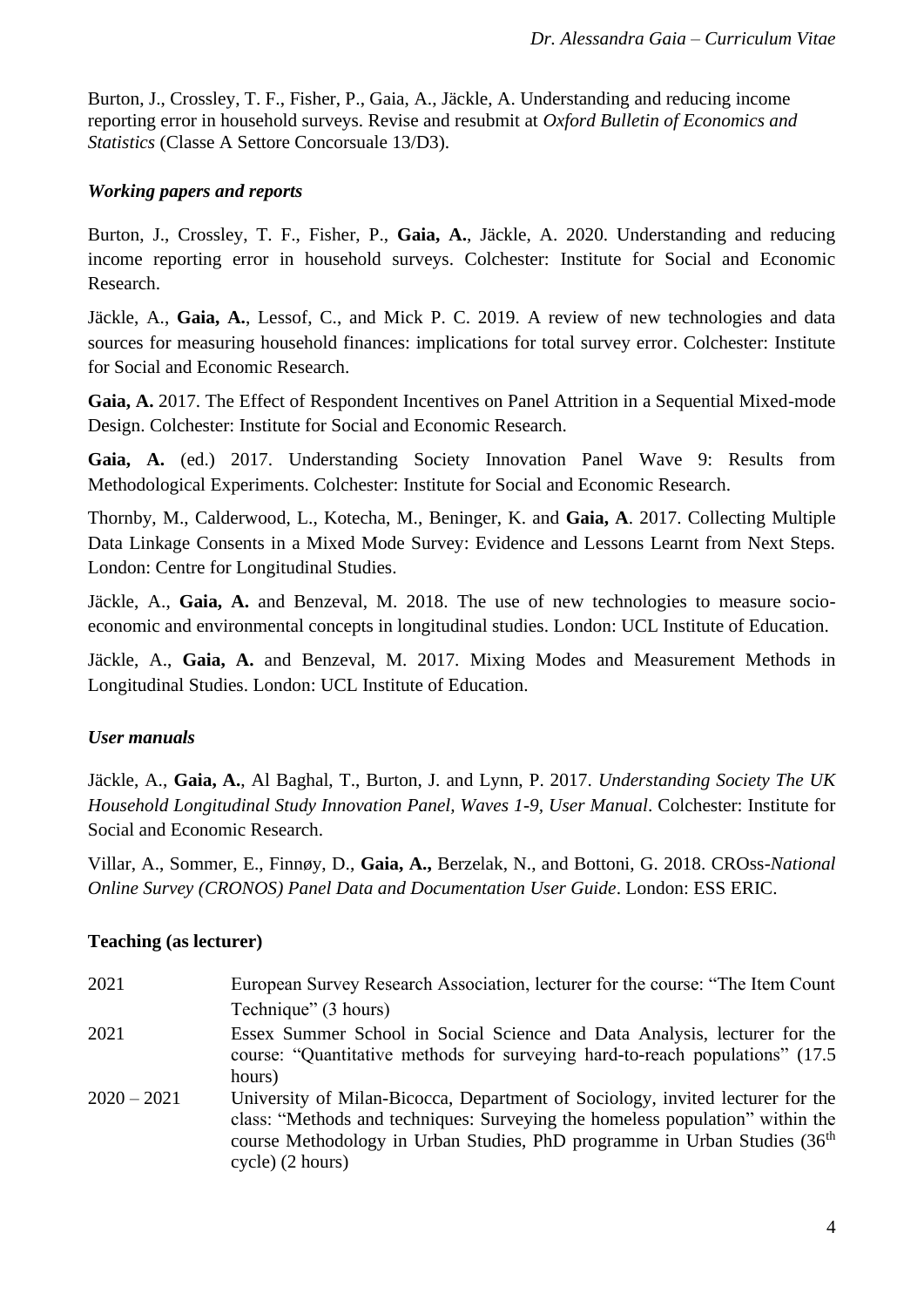- 2020 2021 University of Milan-Bicocca, Department of Sociology, Course lecturer (Docente a contratto) for the course: "Laboratorio: Capitale Sociale e Sistemi Socio-Economici Locali", Laurea Magistrale in "Analisi dei processi sociali". (16 hours)
- 2017 2018 City University of London, Department of Sociology. Course leader and lecturer for the Master of Science course: "Survey Research Methods".

#### **Teaching (as teaching assistant)**

| $2016 - 2017$ | University of Essex, Department of Sociology. Teaching Assistant for the                      |
|---------------|-----------------------------------------------------------------------------------------------|
|               | Master of Science course: "Applied Sampling".                                                 |
| $2015 - 2016$ | University of Milan-Bicocca, Department of Sociology. Teaching Assistant                      |
| $2014 - 2015$ | University of Milan-Bicocca, Department of Sociology. Teaching Assistant                      |
| 2014          | Essex Summer School in Social Science and Data Analysis, Teaching Assistant                   |
|               | for the course: "Applied research methods with hidden, marginal and excluded<br>populations". |
| 2015          | Essex Summer School in Social Science and Data Analysis, Teaching Assistant                   |
|               | for the course: "Applied research methods with hidden, marginal and excluded<br>populations". |
| $2012 - 2013$ | University of Milan Bicocca, Department of Sociology, "Cultore della materia":                |
|               | "Metodologia della ricerca sociale" (Servizio Sociale) and "Metodologia della                 |
|               | ricerca sociale ed organizzativa" (Scienza dell'Organizzazione).                              |

#### **Scientific organisation of conferences, conference sessions and workshops**

- 1. Chair of the conference session "Cohort studies in times of COVID-19" for the 9th Conference of the European Survey Research Association (ESRA), 2021, Online
- 2. Co-chair of the conference session "Non-response in longitudinal studies" for the 9th Conference of the European Survey Research Association (ESRA), 2021, Online (with P. Lynn and A. Bianchi)
- 3. Member of the local organising committee for the 10th Conference of the European Survey Research Association (ESRA), 2019-2023, Milan, Italy
- 4. Member of the scientific organising committee and head of the logistic organising committee of the workshop "Older People, Social Networks and Well-Being" University of Milan-Bicocca, 21<sup>st</sup> September 2020
- 5. Scientific organisation of the CLOSER Workshop on "Mixing modes and measurement methods in longitudinal studies" 6<sup>th</sup> November 2016 (co-organized with A. Jäckle and M. Benzeval)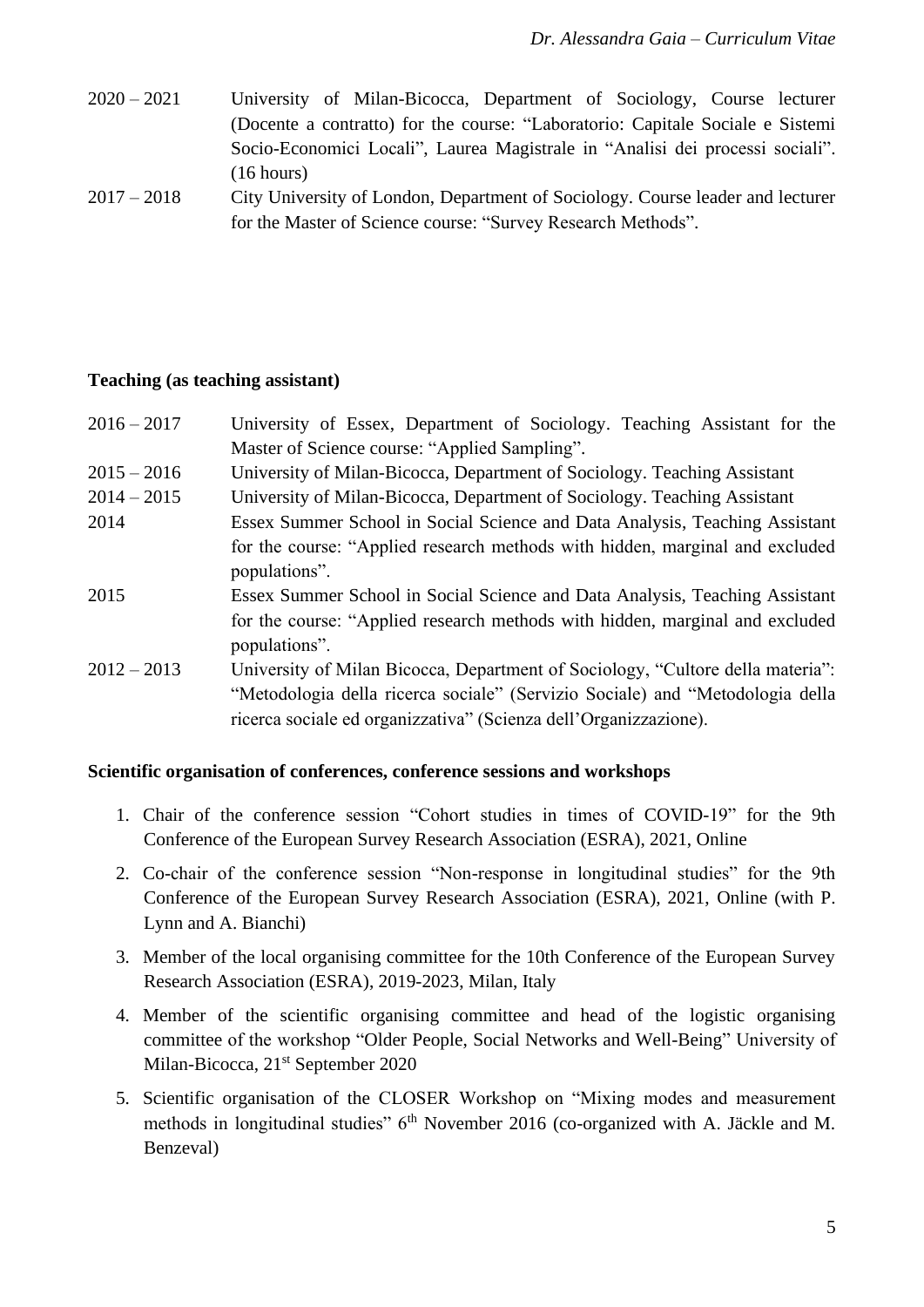- 6. Scientific organisation of the CLOSER Workshop on "New technologies to measure nonhealth topics in longitudinal studies" 4<sup>th</sup> May 2017 (co-organized with A. Jäckle and M. Benzeval)
- 7. Chair of the conference session "Measurement issues in household surveys" organised for the 7th Conference of the European Survey Research Association (ESRA), 2017, Lisbon, Portugal

#### **Departmental seminars and invited talks**

- 8. "The Item Count Technique: a method to survey hard-to-reach populations" *Essex Summer School in Social Science and Data Analysis*, July 20<sup>th</sup> 2020, Colchester, UK.
- 9. "Ageing in a networked society". *Departmental seminar,* The French Institute for Demographic Studies (INED) 21st May 2019*,* Paris, France.
- 10. "Estimating the correlation of paying for sex and risky behaviors in presence of item missing data. Evidence from Natsal-2". *Departmental seminar*, University College London, Centre for Sexual Health & HIV Research. 25<sup>th</sup> May 2015, London, UK.
- 11. "L'effetto del passaggio ad un disegno di rilevazione multicanale (*mixed-mode*) sul logorio del campione". *Departmental seminar*, University of Milan-Bicocca, February 2015, Milan, Italy.

#### **Speaker at national and international conferences and workshop**

- 1. **"**Coverage rate and coverage bias in web surveys in Europe" *The 10th International Conference on Social Science Methodology (RC33) Logic and Methodology in Sociology*. 8 September, 2021, Online.
- 2. "Coverage rate and coverage bias in web surveys in Europe" *15th Conference of the European Sociological Association, Online.*
- 3. "The impact of day of mailing on response rate and response speed" *9th European Survey Research Association (ESRA) Conference.* Online.
- 4. "Coverage rate and coverage bias in web surveys in Europe" *9th European Survey Research Association (ESRA) Conference.* Online.
- 5. "Ageing in a networked society: Social Networking Sites use and life satisfaction in Europe", Workshop on «Social Infrastructure and cognitive abilities in an ageing population», 1st June 2021.
- 6. "Data collection innovations in large scale surveys. A comparative review on Italy and the United Kingdom" *Midterm conference, AIS (Associazione Italiana di Sociologia) Metodologia*, 30<sup>th</sup> March 2021, online.
- 7. "Is life satisfaction associated with Social Media use? A study on the old age population in Italy" 13<sup>th</sup> *ESPANET Italia Conference*, 17<sup>th</sup>–19<sup>th</sup> September 2020, online.
- 8. "L'utilizzo delle ICT da parte della popolazione anziana: Risultati di una ricerca svolta dal Dipartimento di Sociologia e Ricerca sociale dell'Università di Milano Bicocca" *Live*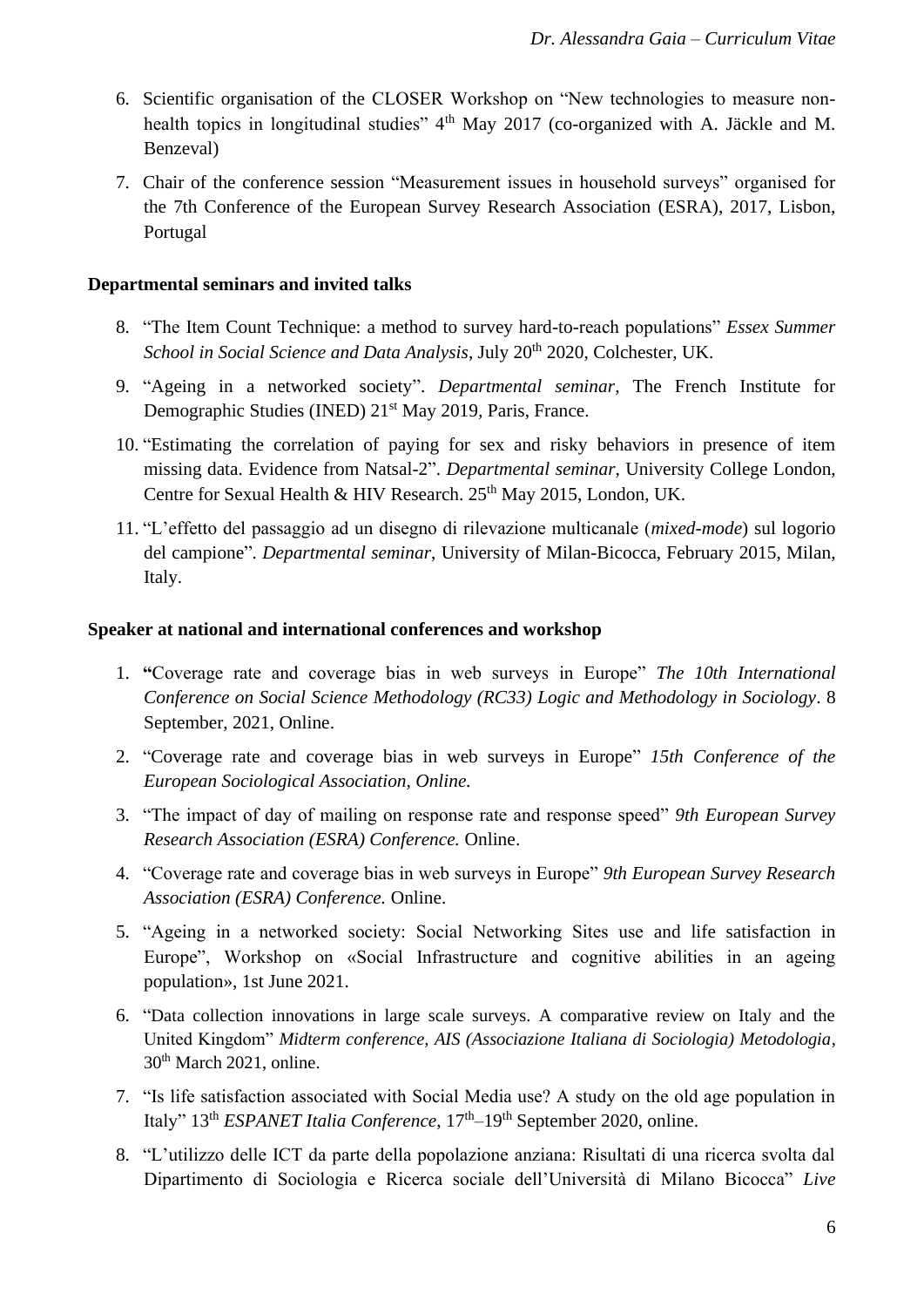*webinar: Anziani online: accesso e uso, vantaggi, svantaggi e ruolo dell'alfabetizzazione*  digitale. 29<sup>th</sup> May 2020, Online.

- 9. "Le nuove tecnologie e il benessere degli anziani" *Workshop: Anziani, nuove tecnologie, e relazioni sociali.* University of Milano-Bicocca, 13<sup>th</sup> January 2020, Milan, Italy.
- 10. "Older people and Social Networking Sites Use. A study on older people's patterns of SNS use in Europe". *14th Conference of the European Sociological Association*, 20-23 August 2019, Manchester, UK. (21/07/2019)
- 11. "An application of the Longitudinal Item Count Technique to measure sexual orientation in a large scale general population survey". *8th European Survey Research Association (ESRA) Conference.* 15-19 Jul 2019, Zagreb, Croatia.
- 12. "The association between Social Networking Sites (SNSs) use and old people health and wellbeing". *8th European Survey Research Association (ESRA) Conference.* 15-19 Jul 2019, Zagreb, Croatia,  $17<sup>th</sup>$  July 2019.
- 13. Is Social Networking Sites use associated with life-satisfaction? A quantitative study on older people living in Europe. *Workshop: "La qualità della vita interconnessa: generazioni a confronto",* Department of Sociology and Social Research, University of Milan-Bicocca, 3<sup>rd</sup> July 2019, Milan, Italy.
- 14. The effect of Social Networking Sites use on life-satisfaction among the older population in Europe (poster) *International Association of Gerontology and Geriatrics for the European*   $Region, 23<sup>rd</sup> – 25<sup>th</sup> May 2019, Gothenburg, Sweden.$
- 15. The use of Social Networking Sites among the Older Population in Europe: An Analysis of CSIS data (oral poster) *International Association of Gerontology and Geriatrics for the European Region*, 23rd – 25th May 2019 Gothenburg, Sweden.
- 16. A Comparison of Self-reported Sexual Identity Using Direct and Indirect Questioning. 7<sup>th</sup> *European Survey Research Association (ESRA) Conference* 17-21 Jul 2017, Lisbon, Portugal.
- 17. Measuring income in household surveys: evidence from a collection of experiments.  $7<sup>th</sup>$ *European Survey Research Association (ESRA) Conference* 17-21 Jul 2017, Lisbon, Portugal.
- 18. *A* Comparison *[of Self-reported Sexual Identity Using Direct and Indirect Questioning.](https://www.understandingsociety.ac.uk/scientific-conference-2017/papers/184.html)*  Understanding Society Conference 2017. 11<sup>th</sup>-13<sup>th</sup> Jul 2017. Colchester, UK.
- 19. Does the Switch to a Mixed-mode Design Increase Panel Attrition? *CLOSER Workshop:*  Mixing modes and measurement methods in longitudinal studies, CLOSER, 3<sup>rd</sup> November 2016, London, UK.
- 20. A Comparison of Self-reported Sexual Identity Using Direct and Indirect Questioning. *Research Network 21 (Quantitative methods) of the European Sociological Association (ESA)* 13th – 15th Oct 2016, Nikosia, Cyprus.
- 21. The influence on substantive results of the sampling strategies adopted in qualitative and quantitative paradigms: Evidence on men who pay for sex. *9th International Conference on Social Science Methodology, The International Sociological Association (ISA)* 11-16 Sept 2016, Leicester, UK.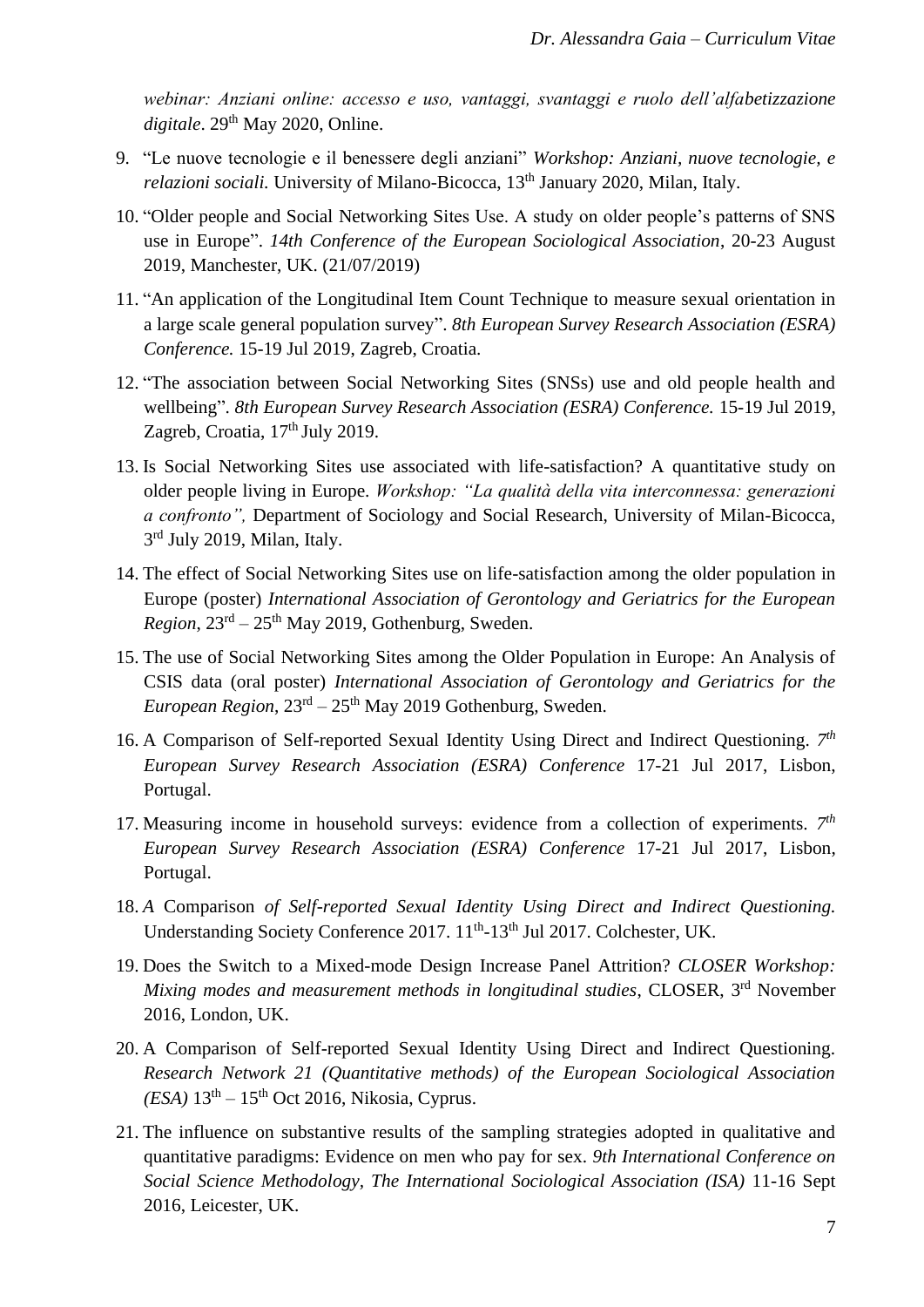- 22. Hard to reach populations and sensitive questions in surveys: evidence on self-reported sexual identity in the UK. *InGrid Summer School "Reaching out to hard-to-survey groups among the poor"* Louvain, 2016.
- 23. Does the switch to a mixed-mode design increase panel attrition? Evidence from the UKHLS Innovation Panel. *5 th Panel Survey Methods Workshop*, Berlin, 2016.
- 24. Estimating the correlation between sensible behaviours dealing with item missing data. *12th Conference of the European Sociological Association*, Prague, 2015.
- 25. Does the switch to a mixed-mode design increase panel attrition? Evidence from the UKHLS Innovation Panel. *6 th European Survey Research Association Conference*, Reykjavik, 2015.
- 26. Estimating the correlation between sensible behaviours dealing with item missing data. *6th European Survey Research Association (ESRA) Conference* 13-17 July 2015, Reykjavik, Island.
- 27. Does the switch to a mixed-mode design increase panel attrition? Evidence from the UKHLS Innovation Panel. *Understanding Society Conference 2015*, Colchester, UK.
- 28. Does a mixed-mode design increase panel attrition? Evidence from the UKHLS Innovation Panel *Internet Survey Methodology Workshop*, Bolzano, December 2014.
- 29. The effect of a Sequential Mixed-Mode Design on Panel Attrition: Evidence from an Experiment of the Understanding Society Innovation Panel. *Internet Survey Methodology Workshop* 1-4 December 2014, Bolzen, Italy.
- 30. Escort's websites: A source of data for prostitution studies? *Workshop on Advanced Research Methods* 14 Sept 2012, Urbino, Italy.

# **Dissemination activities**

- 1. Talk to the general public: "I dati digitali nella ricerca sociale". Milan Digital week. "Dati digitali e ricerca sociale: sfide di equità e sostenibilità". 18th March 2021. Online event.
- 2. Organisation of the event: "Dati digitali e ricerca sociale: sfide di equità e sostenibilità". Milan Digital Week 2021, 18<sup>th</sup> March 2021. Online event.
- 3. Talk to the general public: "*Divario digitale grigio* e benessere degli anziani". Milan Digital week. "Anziani online: accesso e suo, vantaggi, svantaggi e ruolo dell'alfabetizzazione". 19th March 2021. Online event.
- 4. Talk to the general public: "L'uso delle nuove tecnologie e il benessere degli anziani". Milan Digital week. "Anziani online: accesso e suo, vantaggi, svantaggi e ruolo dell'alfabetizzazione". 29<sup>th</sup> May 2020. Online event.
- 5. Talk to the general public: "Gli anziani e l'utilizzo delle tecnologie dell'informazione e della comunicazione",  $14^{\text{th}}$ ,  $21^{\text{st}}$ ,  $28^{\text{th}}$  October 2020, Università della terza età, Arcore, MB.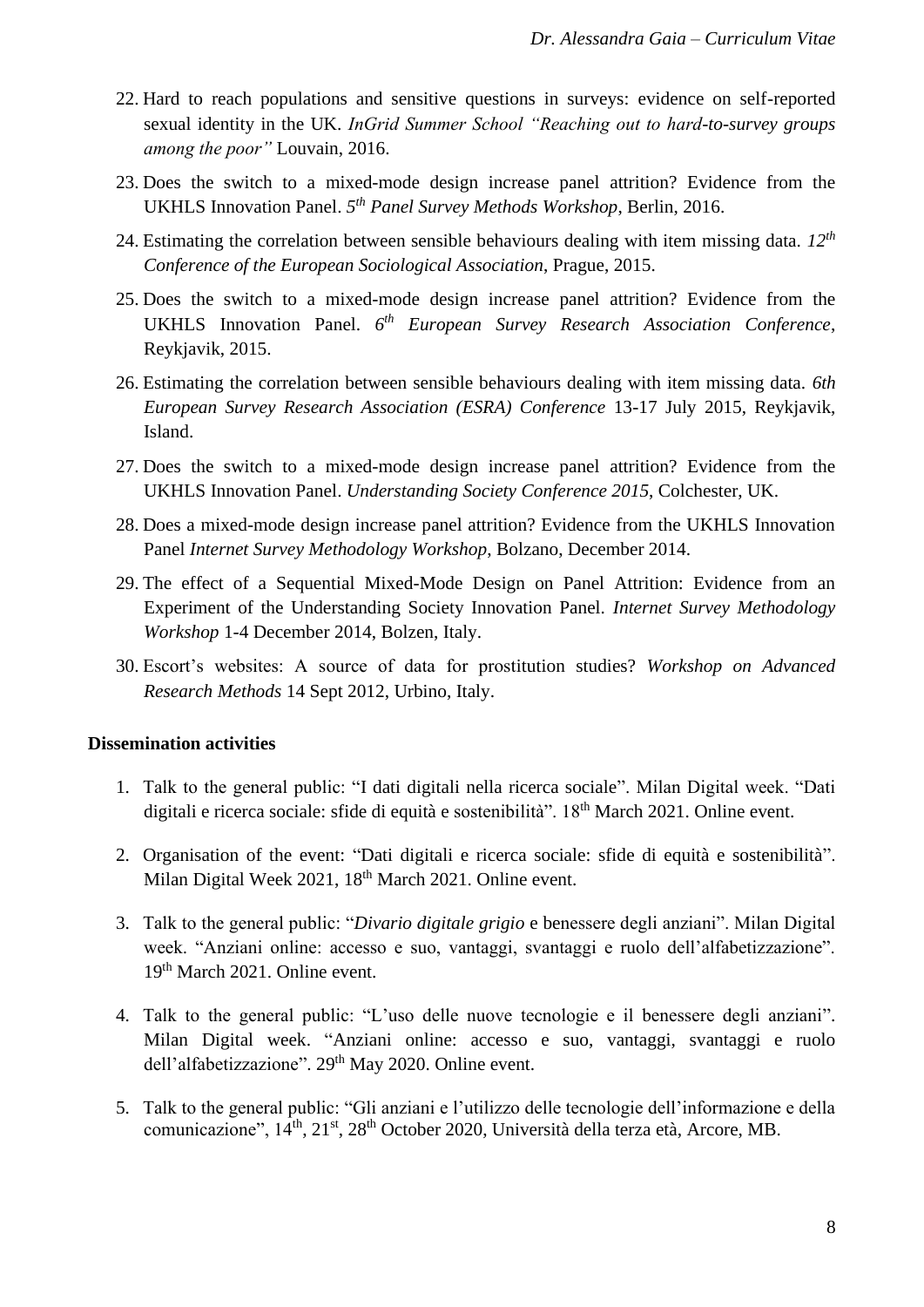- 6. Talk to the general public: "La condizione della donna Indiana" (The status of women in India) The Italian secretary of medical students, Circolo la Giovane Italia, Parma, Italy, 11 Mar 2010.
- 7. Talk to the general public: "Prevention of child abandonment. Analysis of a development project implemented in Braşov, Romania". Giornata dei Talenti, Nuova Accademia delle Belle Arti, December 2009, Milan, Italy.

## **Press: non academic writing**

Gabriele Cerati, Alessandra Gaia, Emanuela Sala (2020, March 27th) "Rischio esclusione sociale per gli anziani senza rete" *La voce* Retrived from: [https://www.lavoce.info/archives/64408/rischio](https://www.lavoce.info/archives/64408/rischio-esclusione-sociale-per-gli-anziani-senza-rete/)[esclusione-sociale-per-gli-anziani-senza-rete/](https://www.lavoce.info/archives/64408/rischio-esclusione-sociale-per-gli-anziani-senza-rete/)

Gaia, A., Sala, E., Cerati, G. (2021, May 28th) "L'utilizzo dei Social Media e il benessere degli anziani", *Neodemos*, Retrived from: [https://www.neodemos.info/2021/05/28/lutilizzo-dei-social](https://www.neodemos.info/2021/05/28/lutilizzo-dei-social-media-e-il-benessere-degli-anziani/)[media-e-il-benessere-degli-anziani/](https://www.neodemos.info/2021/05/28/lutilizzo-dei-social-media-e-il-benessere-degli-anziani/)

#### **Fellowships and awards**

"Premio Giovani Talenti 2019", 3<sup>rd</sup> place, prize addressed to assegnisti di ricerca and researchers under the age of 36 to recognise the quality, originality and impact of scientific production (premio destinato a ricercatori al di sotto di 36 anni titolari di Assegno di Ricerca di tipo A o B, o di posizioni RTDA, RTDB e RU per riconoscere qualità, originalità e impatto della produzione scientifica) –  $\epsilon$ 1000

ESRA Travel and Stay Grant 2019. Grant to attend the  $8<sup>th</sup>$  Conference of the European Survey Research Association (ESRA) –  $€500$ 

European Consortium for Social Research (ECSR) Internship grant. Grant to undertake a visiting period at INED –  $\epsilon$ 1400

University of Essex – Proficio Course Development Grants (2016) grant to develop a 20 hours course in Research Methods  $- £1.800 -$  declined due to incompatibility

InGRID visiting grant (2015), grant to undertake a research visit at the Institute for Social and Economic Research (ISER) of the University of Essex, with the project "A comparison of selfreported sexual identity using direct and indirect questioning" –  $\epsilon$ 2.436 – declined due to incompatibility

German Academic Exchange Service (DAAD) grant for the reimbursement of expenses pertaining to the participation in the 4th GESIS Summer School in Survey Methodology, 2015.

European Commission, Erasmus for Traineeship Scholarship (2014)  $\epsilon$ 1.440.

Selected project in the Understanding Society Innovation Panel Competition 2014 (with Noah Uhrig). Project title: "A comparison of self-reported sexual identity using direct and indirect questioning".

European Commission, Scholarship for Short Term Scientific Mission under the COST action IS1209 "Comparing European Prostitution Policies: Understanding Scales and Cultures of Governance" €2.000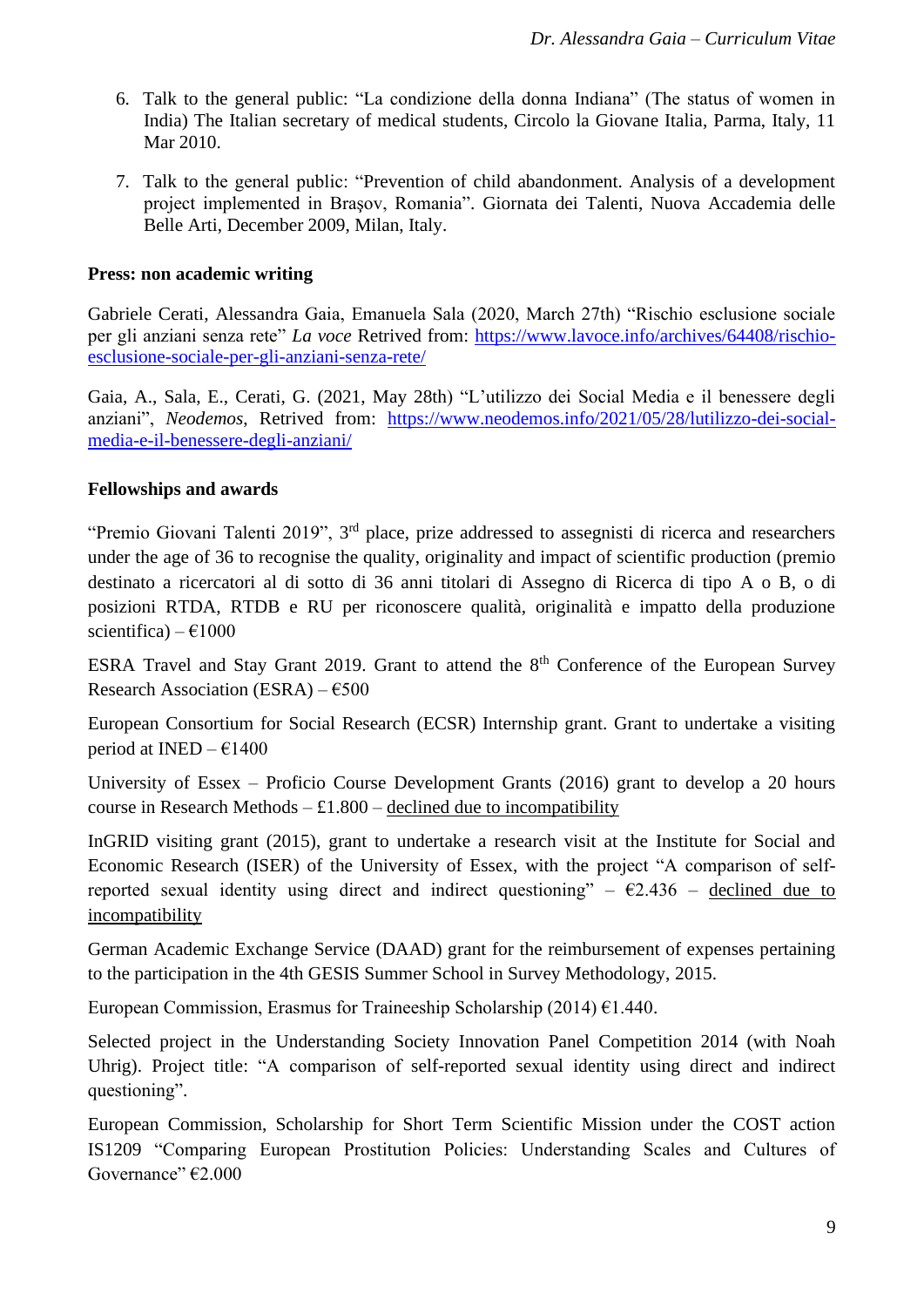University of Milan-Bicocca, Ph.D. in "Applied Sociology and Methodology of Social Research" scholarship  $(2011 - 2014)$ .

University of Milan-Bicocca, Ph.D. in "Urban and Local European Studies" scholarship (2011 – 2014) – declined due to incompatibility

Catholic University and University of Milan-Bicocca, PhD scholarship (2011 -2014) – declined due to incompatibility

#### **Referee activities and services to the research community**

General Secretary of the *European Survey Research Association (ESRA)* (since 2021)

Member of the editorial board of: *Quality and Quantity*

Peer review for: *International Journal of Social Research Methodology; International Journal of Public Opinion Research; Survey Research Methods; Social Science Computer Review; Sexuality Research and Social Policy*; *Rassegna Italiana di Sociologia; Quality and Quantity; Computers in Human Behaviour*; *Criminal Justice and Behavior*; *Archives of Public Health; Aging and Mental Health.*

Reviewer for grant applications: *Independent External Experts for the COST Open Call 2020-1 Evaluation*

Editor of the collection of articles: "Data quality during the Covid-19 pandemic in Italy. Challenges and solutions", *Rassegna Italiana di Sociologia*, (rivista di classe A per il settore concorsuale 14/C1).

#### **Professional association memberships**

*European Sociological Association (ESA), European Survey Research Association (ESRA), The International Sociological Association's (ISA) research committee RC33 on Logic and Methodology*.

# **Additional training**

- 07/2019 "Advanced Social Network Analysis". Essex Summer School in Social Science and Data Analysis.
- 10/2018 "Multilevel modelling", University of Bristol, Online course
- 03/2017 "Question Testing Methods", University of Essex, Colchester
- 06/2016 "Reaching out to hard-to-survey groups among the poor", InGrid Summer School, Leuven.
- 01/2016 "Supervising Quantitative Research Degrees", Administrative Data Research Network, CALLS Hub, Centre for Longitudinal Studies, CLOSER, NCRM, UK Data Service and Understanding Society, London.
- 08/2015 "Item non-response and multiple imputation", GESIS Summer School, Cologne.
- 02/2014 "Designing effective web surveys", Courses in Applied Social Surveys (CASS), London.
- 07/2013 "Choosing the right software tool for implementing web surveys", Short course of the European Survey Research Association, Ljubljana.